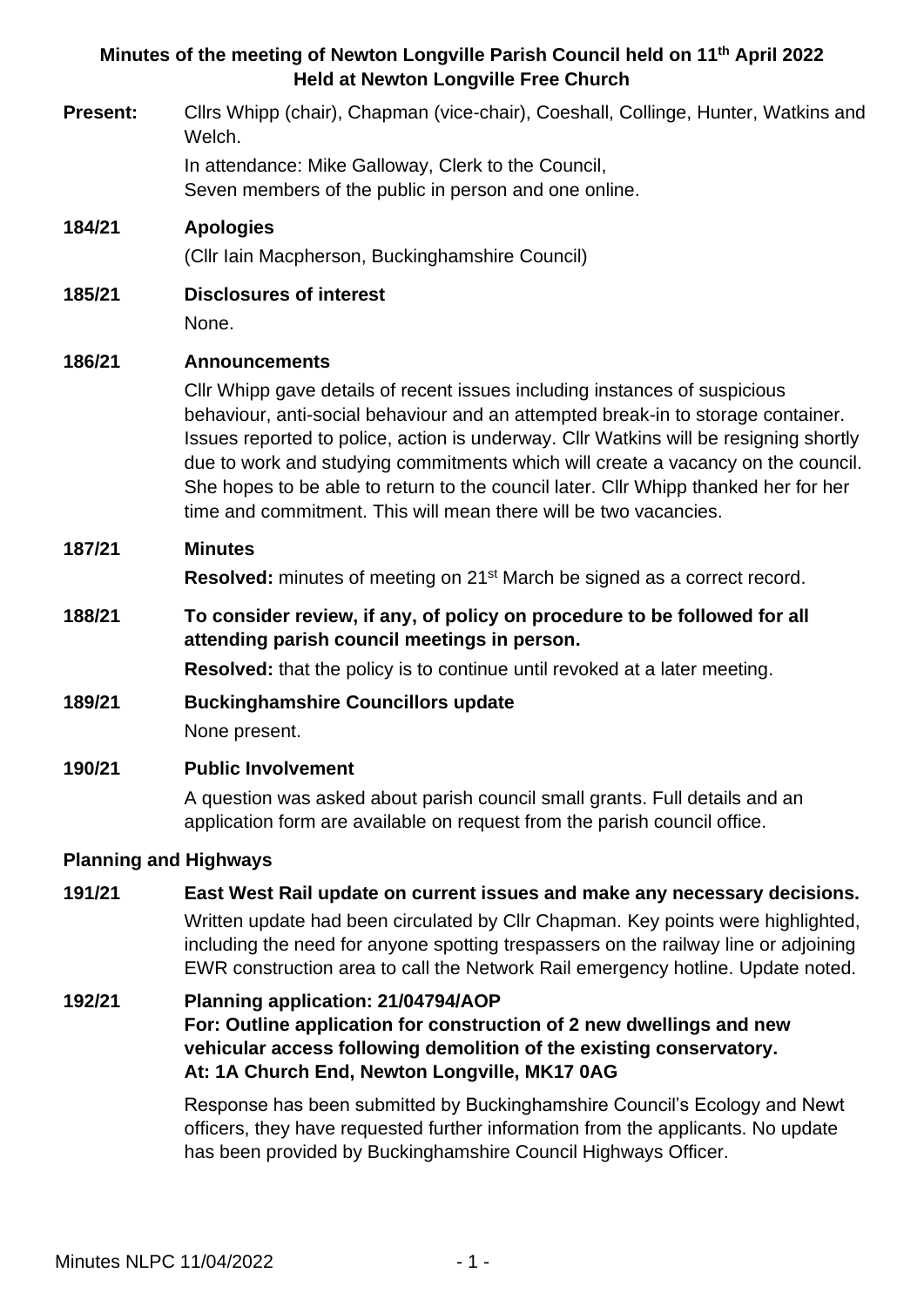**193/21 Planning application: 20/03539/APP**

For: Installation of a gas tanker off-loading facility for injection of renewable gas into the national gas distribution network

At: SGN Gas Depot, Bletchley Road, Newton Longville.

By: Bawden Energy Limited

Update and consider any appropriate action.

No update as yet from case officer. West Bletchley Council have been asked to meet to discuss position on routing of tankers.

### **194/21 Salden Chase (application to Buckinghamshire Council)**

Update and consider any appropriate action.

No update to online planning portal since November. No update as yet from Buckinghamshire Council.

### **195/21 Housing development for 17 houses on Whaddon Road**

Update and consider any appropriate action.

Ongoing issues being pursued both directly and with Buckinghamshire Council Planning Enforcement Officer.

#### **196/21 Update on other outstanding planning applications and consider any appropriate action.**

Verbal update given on five other applications dated back to 2016 which have not yet been determined. Clerk to continue to track these and pursue as considered appropriate with Buckinghamshire Council.

## **197/21 To consider application for an Goods Vehicle Operator Licence application to keep 3 good vehicles and 1 trailer at Hammond Farm, Whaddon Road.**

Verbal update given on process that applies to such applications.

**Resolved:** that the Parish Council to object to the application (objections to be submitted to the Traffic Commissioner) and also seek planning enforcement action by Buckinghamshire Council.

#### **Finance**

**198/21 To consider grant applications.** 

None.

# **199/21 To consider request for assistance with Garage Sale.**

Ongoing support being given with printing. To encourage participation in event being held on 23<sup>rd</sup> April a number of actions are proposed including a prize draw.

**Resolved:** that the clerk be authorised to approve expenditure to further support event (including if need be an application for small society lottery) up to a financial limit to a maximum of £200.

### **200/21 To agree accounts and payments in line with presentation of invoices for payment and any payments made between meetings.**

Accounts approved. Payments made between meetings noted.

There being no further business the Chair closed the meeting at 20:46.

Signed: \_\_\_\_\_\_\_\_\_\_\_\_\_\_\_\_\_\_\_\_\_\_\_\_\_\_\_\_\_\_\_\_\_\_\_Date:

Minutes NLPC 11/04/2022 - 2 -